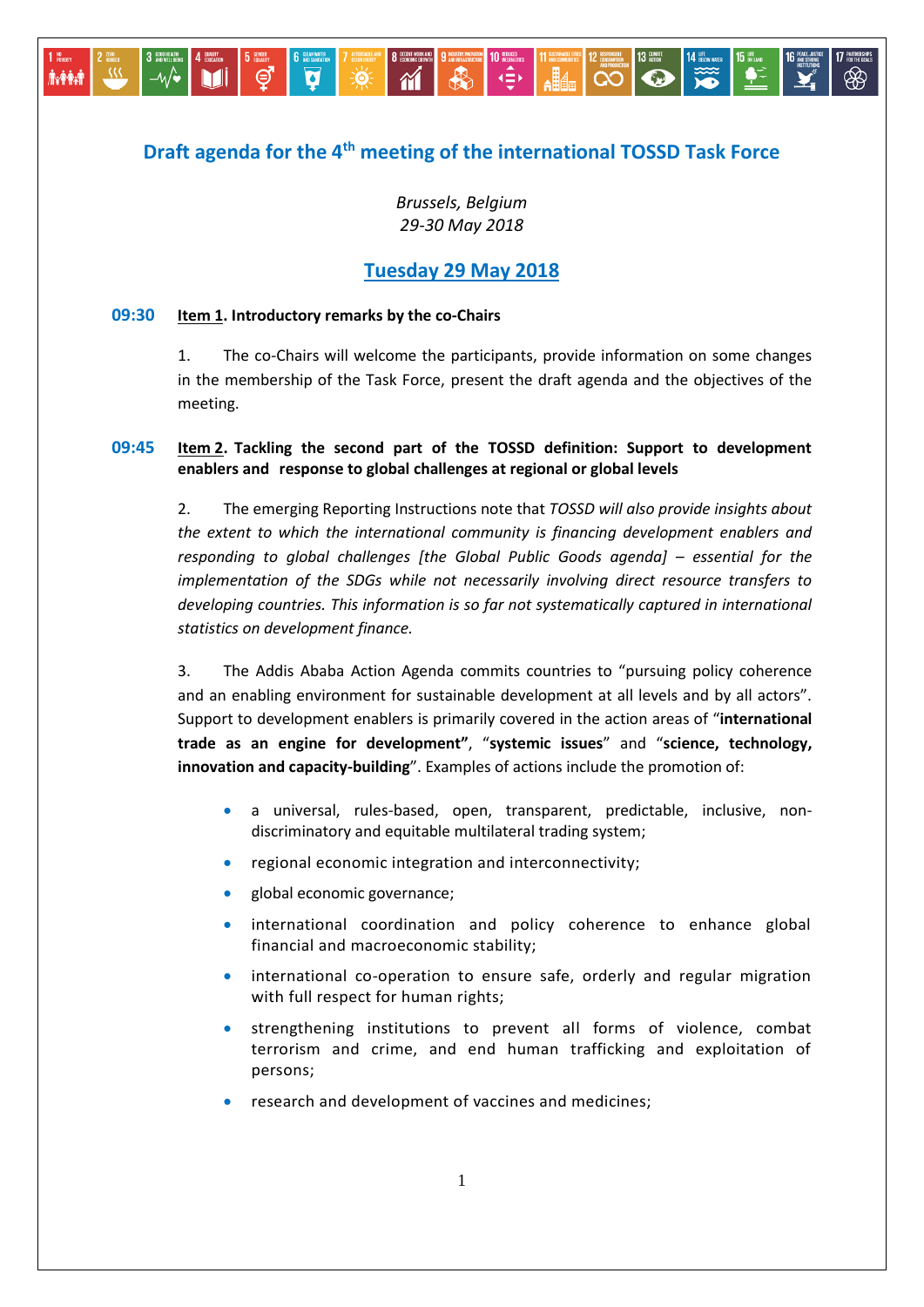scientific knowledge, research capacity and transfer of marine technology to improve ocean health and to enhance the contribution of marine biodiversity to the development of developing countries.

4. In practice, such actions often take the form of contributions to international and regional organisations and programmes (e.g. World Trade Organisation, United Nations Conference on Trade and Development, International Monetary Fund), contributions to various types of institutes of scientific research (public and private, national and international) and capacity building through technical assistance or through other knowledge-sharing and data-sharing via regional, interregional or global forums.

5. The Secretariat's paper maps out the landscape of support to development enablers, providing examples of funding by provider countries. Task Force members will be invited to comment on the mapping and discuss both the themes and the modalities of support. The objective of the session is to determine the scope of TOSSD Pillar 2 and its delineation with Pillar 1 in areas where support to development enablers involves direct support, thus cross-border flows, to developing countries.

### *11:00 Coffee Break*

**11:30 Item 2 cont.**

### *12:30 Lunch*

### **14:00 Item 3. Example of a development enabler at regional level: Peace and security**

6. In the 2030 Agenda for Sustainable Development, nations have indicated that *"We are determined to foster peaceful, just and inclusive societies which are free from fear and violence. There can be no sustainable development without peace and no peace without sustainable development."* In line with this ambition, a sustainable development goal has been established to *"Promote peaceful and inclusive societies for sustainable development, provide access to justice for all and build effective, accountable and inclusive institutions at all levels"* (SDG 16 and twelve related targets).

7. Peace and security is an example of a development enabler *"essential for the implementation of the SDGs while not necessarily involving direct resource transfers to developing countries*". For example, peacekeeping operations contribute to regional stability; the promotion of disarmament (destruction of chemical weapons, Arms Trade Treaty, activities for the non-proliferation of nuclear weapons) also contributes to peace worldwide.

8. There is a real gap of information on contributions to peace and security in the current international statistics on development as many of them are excluded from the scope of ODA. While recognising that the lack of development creates insecurity and the lack of security impedes development, ODA rules have remained strict and conservative in this area. ODA includes activities to promote the rule of law and prevent violent extremism, but excludes expenditures to combat terrorism or organised crime. In the area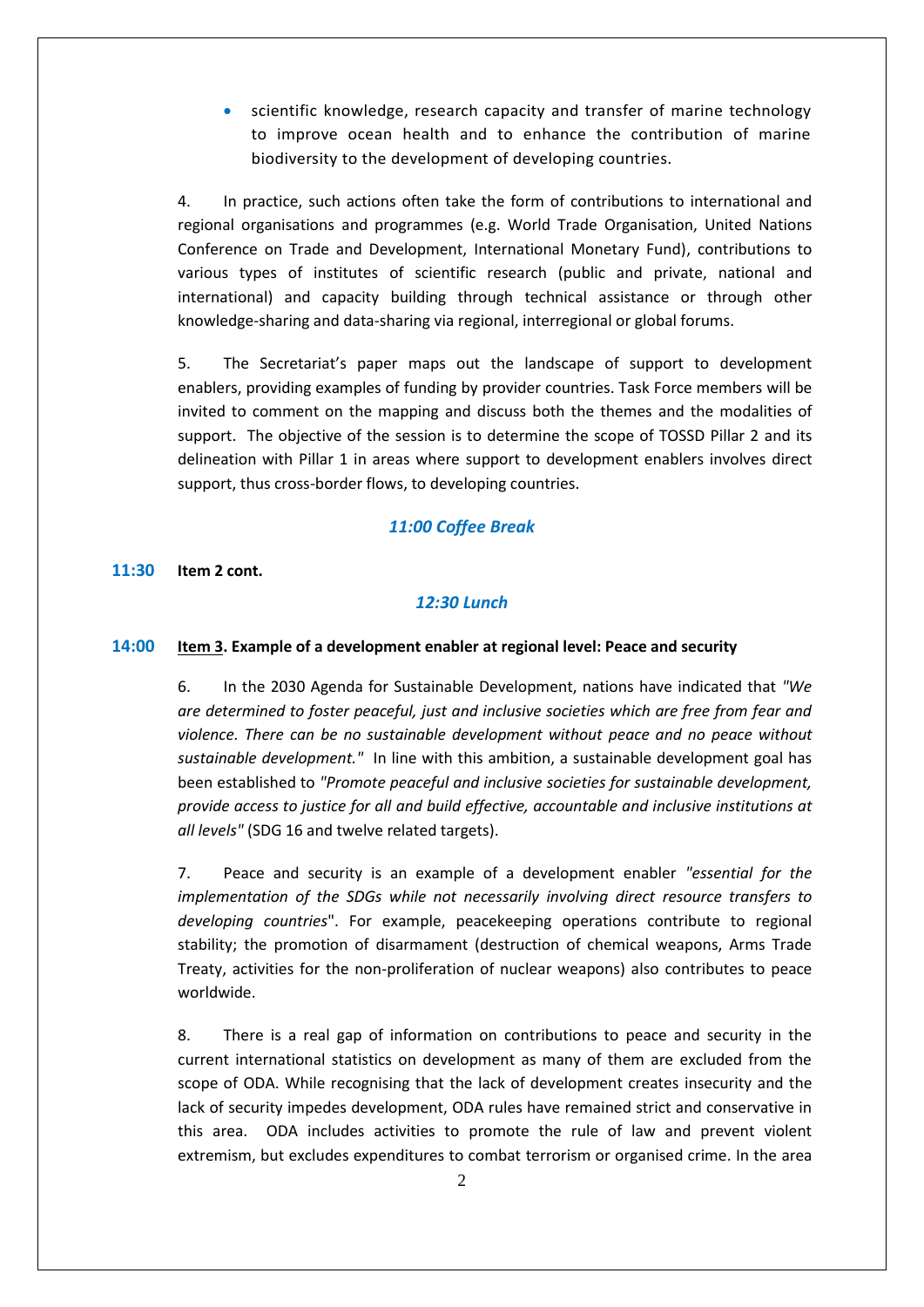of peacebuilding and peacekeeping, peacebuilding is eligible while only a share of peacekeeping expenditures is counted as ODA.

9. The TOSSD measure, by promoting greater transparency about the full array of officially-supported finance in support of the 2030 Agenda, could capture these broader security expenditures and fill the existing data gap in statistics on sustainable development finance. Pillar 2 of TOSSD in particular could recognise the role of peace and security as an enabler of sustainable development by including expenditures for international cooperation in the areas of peacekeeping and combatting terrorism, but also promotion of rule of law at the international level for example through international tribunals for crimes of war.

10. In this session Task Force members will be invited to discuss a variety of examples of peace and security related activities that are currently excluded from ODA but that could be considered under TOSSD, given their direct links with the targets attached to SDG 16 (e.g. combatting terrorism covered under SDG target 16.a). They will be invited to provide additional examples of multilateral or regional institutions and programmes that should be considered in this context, for inclusion under Pillar 2 or Pillar 1 depending on their crossborder nature. The objective of the discussion is to develop the narrative and determine the scope of TOSSD in the field of peace and security.

### *15:30 Coffee Break*

## **16:00 Item 4. Example of a development enabler at global level: Work of standard setting international organisations**

11. The issues paper for this session will explore some of the work of international organisations with a mandate to establish norms and standards in their area of expertise. Such standard setting activities produce benefits at the global level and not only for developing countries. They are embedded in the 2030 Agenda and their work is referred to throughout the AAAA as a contributor to the enabling environment for sustainable development. Examples of standard setting organisations explicitly mentioned in the AAAA include the International Monetary Fund, the World Trade Organisation and various United Nations specialised agencies (e.g. International Labour Organisation).

12. The Task Force members will be invited to examine examples of activities of standard setting organisations and how they could best be featured in TOSSD. The objective of the discussion is to identify the organisations that should be covered in Pillar 2 and what level of detail would be needed in the reporting on their standard setting activities.

### **17:30 Wrap-up of Day 1**

### *18:00 Meeting adjourns*

#### *19:00 Informal get-together*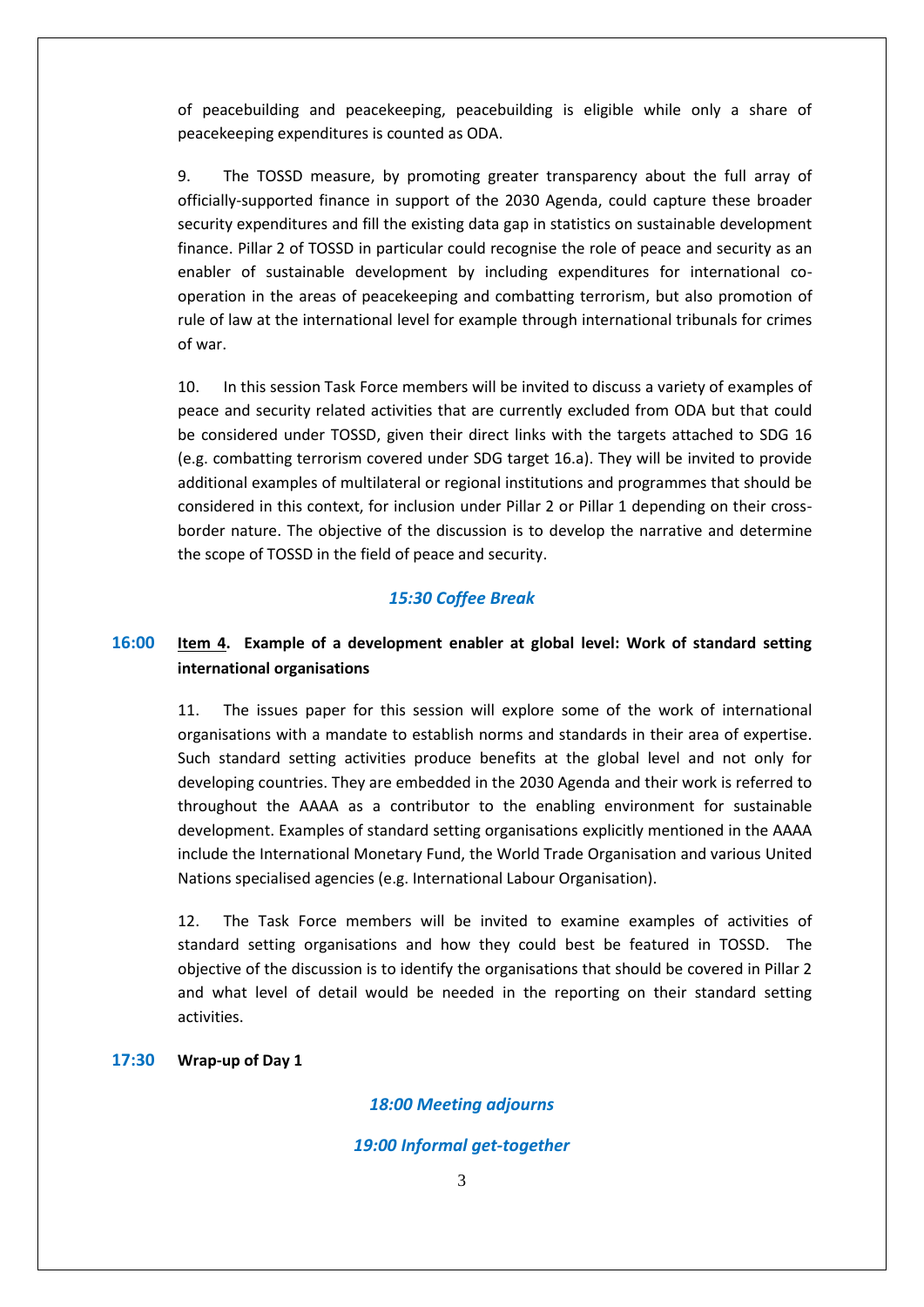## **Wednesday 30 May 2018**

### **09:00 Item 5. Highlights from TOSSD country pilot in Nigeria**

13. Nigeria hosted a TOSSD country pilot in Abuja from 30 April to 11 May 2018. Its main objective was to identify how TOSSD can take into account the perspective and development financing information needs of Nigeria and to test the statistical methodology in the particular context of the country. More specifically, the pilot study aimed to i) refine and test the statistical methodology of TOSSD in terms of the nature of activities and instruments to be included in the framework and inform proposals for establishing TOSSD measurement boundaries (e.g. extent of coverage of short-term trade finance) as well as eligibility criteria (e.g. link with the SDGs); ii) provide estimates of TOSSD flows to Nigeria; and iii) carry out a light assessment of the capacity of Nigeria to access, collate, analyse and use data on external official finance in support of sustainable development. The report on the study is being drafted and will be shared with the Task Force in due course.

14. During this session Nigeria and the Secretariat team will present the main outcomes of the country visit, highlighting issues of particular interest to ongoing discussions in the Task Force. A questions & answers session will follow.

### *10:30 Coffee Break*

### **11:00 Item 6. Reporting format: Information to be collected on the SDG focus, purpose and sector of destination of TOSSD activities**

15. The emerging TOSSD Reporting Instructions note, under section 2.2.1 Eligibility criteria regarding sustainable development, that *"In the context of TOSSD, an activity is deemed to support sustainable development if it directly contributes to at least one of the SDG targets as identified in the official list of SDG targets developed and maintained by the United Nations Statistical Commission (UNSC)."* The reporting format includes a field entitled "SDG focus" in which multiple SDG targets can be entered.

16. In previous Task Force meetings it has been agreed that, in addition to the SDG focus, reporting on TOSSD should include information on the purpose and sector of destination of the activities. The taxonomy to be used remains to be discussed. Some Task Force members have indicated their interest in using the OECD CRS purpose codes for this reporting. The International Standard Industrial Classification of All Economic Activities (ISIC) has been mentioned as an alternative. In addition, the Task Force has recommended that the Secretariat looked into the work carried out by the Conference of European Statisticians (CES) to map the SDGs, targets and indicators to the themes in the CES framework for sustainable development.

17. The issues paper for this item presents a concrete proposal on how the information on the SDG focus would be collected and the sector classification that could be used in the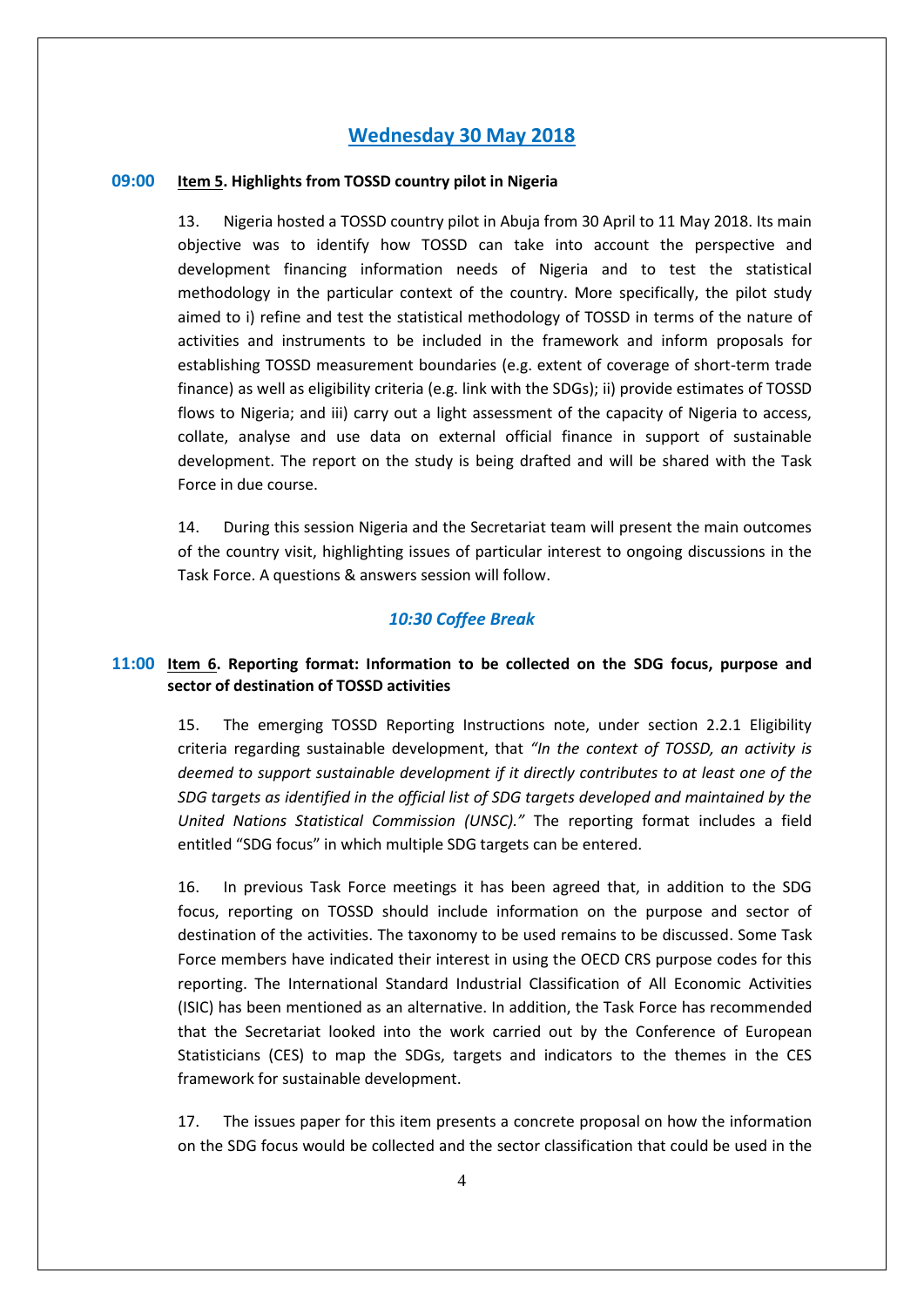reporting on TOSSD. The Task Force members will be invited to comment on the proposal and, if needed, make suggestions for refinement.

18. Discussion will be invited also on the issue of how to go about cases where reporters cannot find a direct link with one of the SDG targets (see paragraphs 37-38 of the emerging Reporting Instructions) and cases where an activity contributes to one SDG target but is detrimental to another. Examples of such cases will be provided based on the sector classification and the modalities of support. The objective of the discussion is to come to agreement on the currently bracketed text in paragraph 38 and Figure 4, data item 13, as well as the sector classification to be integrated in the Reporting Instructions. The question of whether all ODA – and other official flows to developing countries included in OECD DAC statistics – qualify as support for sustainable development will also be addressed.

### *12:30 Working lunch*

19. During this working lunch the Task Force will be invited to discuss, in a brainstorming mode, 2-3 questions related to the organisation of the future Task Force meetings.

### **14:00 Item 7. Communication and outreach**

20. The Secretariat and the co-Chairs will inform Task Force members about the outcomes of the TOSSD presentation at the Inter-Agency Expert Group (IAEG) on SDG indicators held on 11 April 2018 in Vienna. The main objective of the presentation was to raise awareness about TOSSD among IAEG members and to explore possibilities of having TOSSD included in the SDG indicator framework. This might be challenging since the IAEG is quite reluctant, in general, to examine proposals for additional indicators at this stage.

21. The Task Force will be invited to discuss whether one or several representatives from the IAEG should be invited to take part of the Task Force to increase knowledge of TOSSD among IAEG members and obtain support for including the measure in the comprehensive review of the SDG indicators scheduled to take place at the meeting of the UN Statistical Commission in March 2020.

22. This agenda item will also cover broader outreach on TOSSD. Discussion will be invited on different communication tools and materials developed to increase awareness and knowledge about TOSSD among different stakeholders and to reduce any misperceptions. A "Frequently Asked Questions" document on TOSSD will be presented to the Task Force for comments. Moreover, the possibilities of holding webinars will be further explored with Task Force members.

### *15:30 Coffee Break*

### **16:00 Item 8. Feedback from consultations with stakeholder groups on excerpts of emerging Reporting Instructions**

23. Since the 3<sup>rd</sup> Task Force meeting the Secretariat has organised specific discussions on TOSSD with the Participants of the Arrangement on Export Credits (Paris, 15 March) and